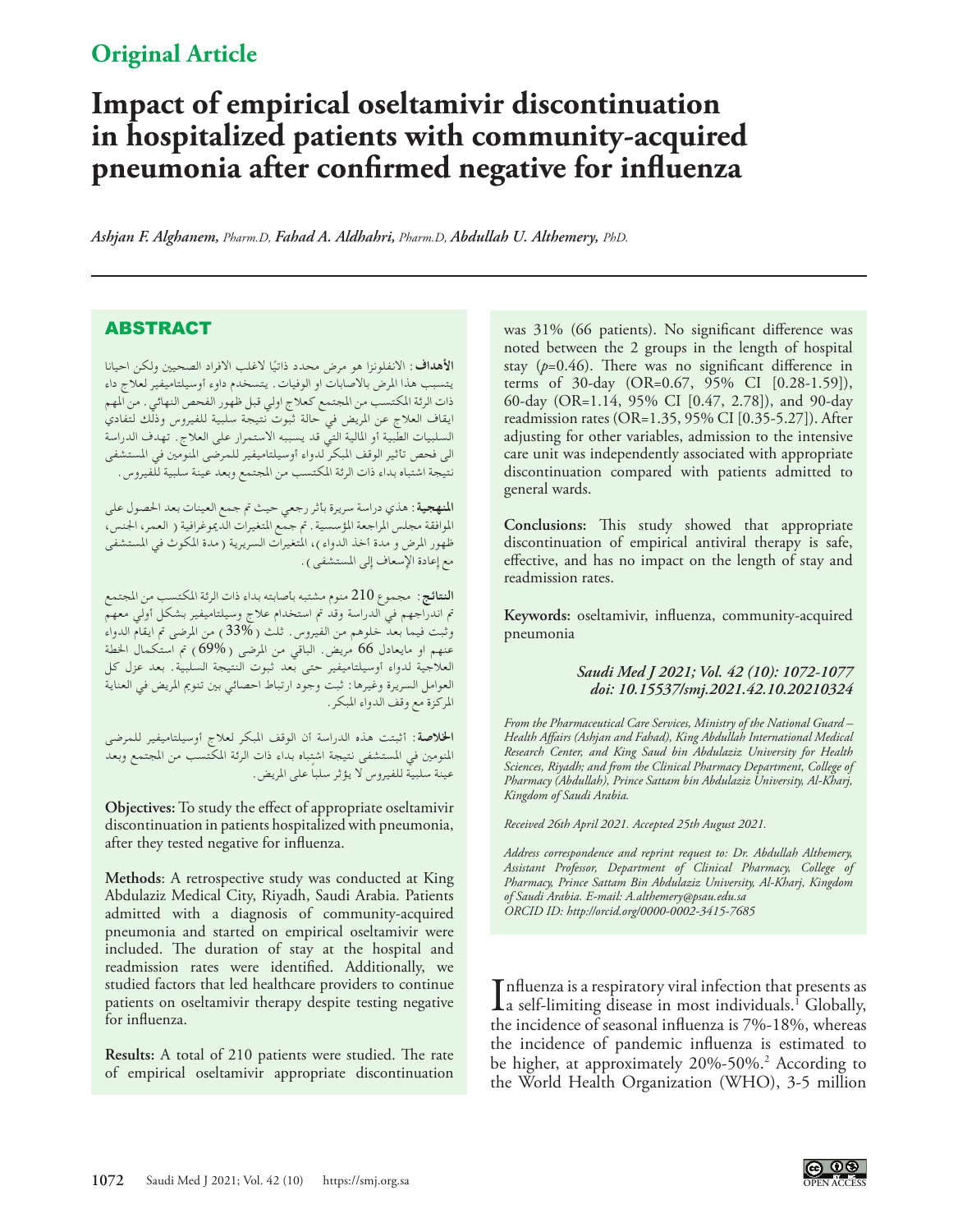people are severely ill each year due to influenza[.3](#page-5-2) Patients at risk of severe complications include the elderly, immunocompromised, and people with chronic conditions, such as pulmonary, cardiac, and metabolic diseases.[4-](#page-5-3)[6](#page-5-4)

Oseltamivir is an antiviral agent belonging to the class of neuraminidase inhibitors and is used to treat and prevent influenza A and B viruses.[7](#page-5-5) Ample evidence exists regarding its effectiveness in treating hospitalized patients suspected of influenza.<sup>[2](#page-5-1),[7-](#page-5-5)[10](#page-5-6)</sup> Jefferson et al<sup>7</sup> found that oseltamivir significantly reduced symptom duration by an average of 16 hour. Moreover, Muthuri et al<sup>11</sup> reported a significant reduction in mortality in patients treated with neuraminidase inhibitors during the 2009 influenza A (H1N1pdm09) pandemic.<sup>11</sup> Because neuraminidase inhibitors, including oseltamivir, currently represent the most effective option available for treating influenza, ensuring their appropriate use is essential to maintaining their efficacy, as many studies have indicated that inappropriate medication can result in adverse drug reactions, and mortality particularly for elderly patients.<sup>[12](#page-5-8)</sup> More importantly, over-prescription of antimicrobials, including antivirals, can lead to resistance[.13](#page-5-9) In view of these considerations, antimicrobial stewardship programs are designed to ensure appropriate antimicrobial use in local healthcare institutions.<sup>14,15</sup> One strategy for doing so involves narrowing an empirically broad antimicrobial regimen to specific coverage, depending on diagnostic information.<sup>[16](#page-5-12)</sup>

Accordingly, the objectives of this study were to 1) determine the inappropriate use of the empirical antiviral oseltamivir, 2) explore factors likely to lead healthcare providers to continue patients on oseltamivir therapy despite testing negative for influenza, and 3) assess all-cause hospital length of stay and readmission after discharge for both appropriately and inappropriately treated groups.

**Methods.** A retrospective chart review was conducted at King Abdulaziz Medical City, Riyadh, Saudi Arabia, from January 2016 to December 2018. The study was approved by the Ethics Committee at King Abdullah International Medical Research Center. Data were collected using electronic medical records.

**Disclosure.** Authors have no conflict of interests, and the work was not supported or funded by any drug company.

Confidentiality was ensured by adherence to the World Medical Association Declaration of Helsinki ethical standards.

The study included adult patients (>18 years) admitted to the hospital with a first-time diagnosis of community-acquired pneumonia (CAP) during the study period. All participants had a fever and one respiratory symptom (cough, sore throat, and nasal symptoms), with a multiplex polymerase chain reaction (PCR) panel test for respiratory viruses. Participants were treated empirically. Patients without a documented multiplex PCR panel report and those with confirmed positive influenza A or B infections were excluded.

The pneumonia diagnosis was confirmed by respiratory multiplex panel testing, a reverse transcriptase-PCR. The test was conducted using a nasopharyngeal swab. The testing panel targeted influenza A and B viruses, respiratory syncytial virus A and B, rhinovirus/enterovirus, parainfluenza virus 1-3, adenovirus, human metapneumovirus, and coronavirus OC43 and 229E. The minimal analytical testing time was 4.5 hours, and turnaround times ranged from 6 to 24 hours. The duration of oseltamivir therapy was confirmed from the medication administration record and defined as the total number of days of oseltamivir therapy. The number of additional days a patient continued oseltamivir after a confirmed negative result was calculated separately based on the date of the influenza PCR test result and the date of the last dose of oseltamivir documented in the electronic medical record. The continuation of oseltamivir therapy was considered inappropriate if it was continued beyond 24 hours after the negative PCR multiplex result report date. We chose the 24 hours time frame because it is the acceptable time frame for health care teams to become aware of the result and take appropriate action. The 30-day, 60-day, and 90-day readmission rates were defined as any readmission due to pneumonia within 30, 60, and 90 days of patient discharge. Medical conditions were represented using the Charlson comorbidity index.<sup>17</sup> The final score aggregated the following conditions: diabetes, hypertension, chronic kidney disease, liver disease, pulmonary disease, cardiovascular disease, and cancer. Antibiotic administration was classified as aminoglycosides, vancomycin, colistin, sulfonamides, penicillins, cephalosporins, and carbapenems.

This study aimed to identify factors that led clinicians to inappropriately continue oseltamivir therapy when the results of influenza PCR were negative. The outcome variable was defined as continuing oseltamivir treatment, which could be explained in part by 2 domains: modifying factors and perception variables.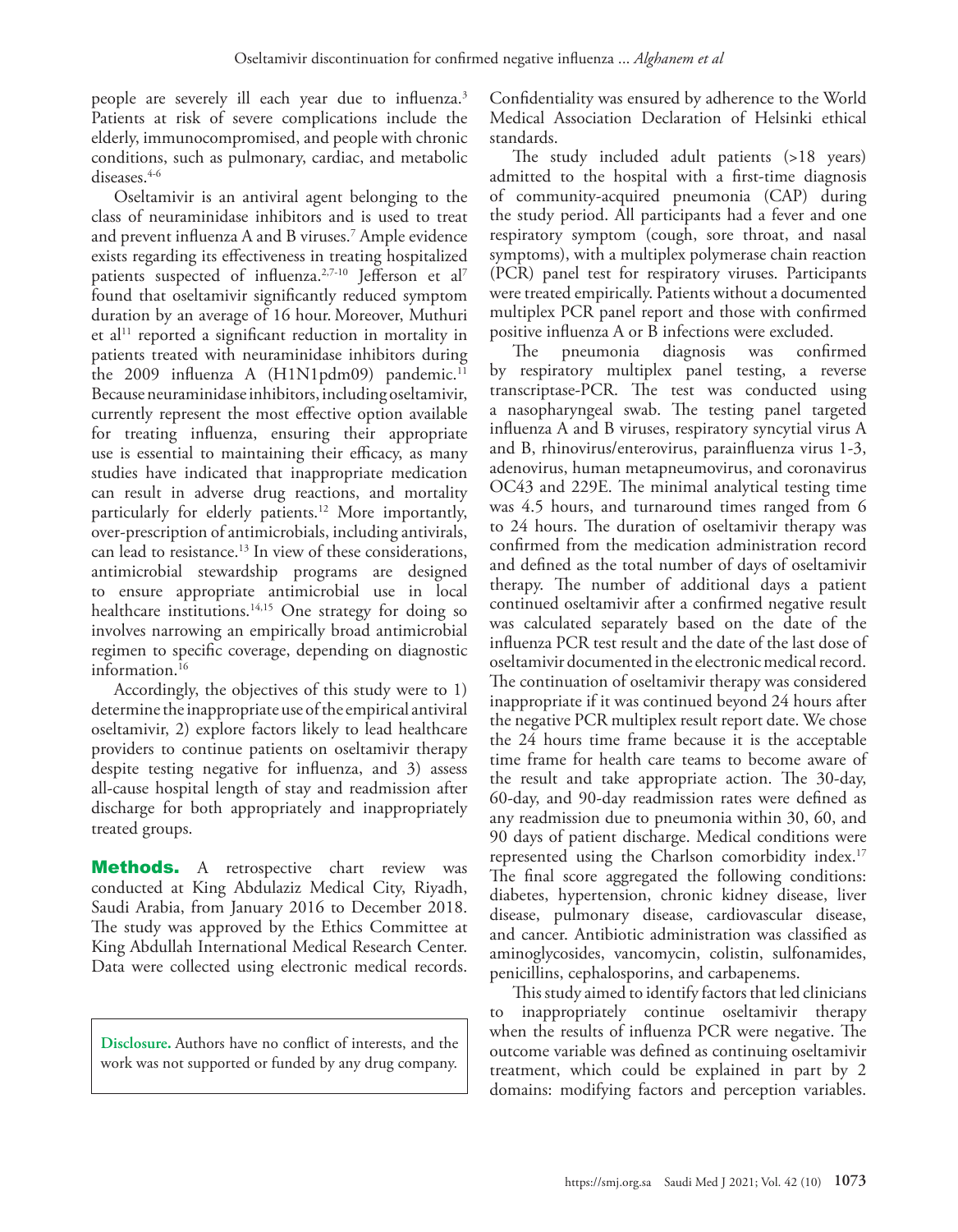Modifying factors included age, gender, body mass index, and admission year. Perception variables included the type of patient (intensive care unit (ICU) patients or general ward patients), comorbidities, and antibiotic administration.

*Statistical analysis.* The sample size was determined using the G\*Power analysis software. The formula was calculated for z tests, particularly the logistic regression analysis family. The population proportion was acquired from previous literature, and the alpha error was specified at the 0.05 level. Based on these calculations, the minimum required sample size was 200.[4,](#page-5-3)[18](#page-5-14) A purposive sampling technique was used to reach the minimum required number of patients, plus an additional 5% to allow for missing values in the medical records.

The dependent variable (empirical oseltamivir discontinuation) and the independent variables (age, gender, body mass index, admission year, patients in ICU, comorbidities, and antibiotic administration) were all classified into categorical variables. Independent frequency tests were explored using Chi-squared tests, with inferential statistics applied using stepwise logistic regression to test each factor while controlling for other factors. Finally, prediction models were estimated for different readmission rates and length of stay by continued use of empirical oseltamivir therapy, validated through bootstrapping techniques.<sup>[19](#page-5-15)</sup>

| <b>Table 1 -</b> Baseline characteristics. |
|--------------------------------------------|
|--------------------------------------------|

| Factor                                       | Empirical oseltamivir discontinuation |                   |                    |
|----------------------------------------------|---------------------------------------|-------------------|--------------------|
|                                              | Appropriate<br>$(n=66)$               | Late<br>$(n=144)$ | Total<br>$(n=210)$ |
| Percentage of diabetes<br>diagnosis          | 45.45%                                | 46.53%            | 46.19%             |
| Percentage of hypertension<br>diagnosis      | 51.52%                                | 54.86%            | 53.81%             |
| Percentage of chronic kidney<br>diseases     | 19.70%                                | 7.64%             | 11.43%             |
| Percentage of liver<br>disease diagnosis     | 6.06%                                 | 7.69%             | 7.18%              |
| Percentage of pulmonary<br>disease diagnosis | 34.85%                                | 29.86%            | 31.43%             |
| Percentage of cardiovascular<br>diagnosis    | 45.45%                                | 34.72%            | 38.10%             |
| Percentage of cancer diagnosis               | 10.61%                                | 8.33%             | 9.05%              |
| Average baseline creatinine<br>clearance     | 65.08                                 | 72.87             | 70.41              |
| Average length of stay                       | 11.44                                 | 11.59             | 11.54              |

**Results.** From January 2016 to December 2018, a sample of 210 patients diagnosed with CAP and started on empirical oseltamivir was included. Half of these patients (51%) were female, and the mean age was 61 years (SD=20). A significant percentage of the patients were diagnosed with hypertension (53%), diabetes (46%), pulmonary diseases (31%), and chronic kidney disease (11%) (**Table 1**). Most patients (69%) continued oseltamivir beyond 24 hours after testing negative for influenza and were classified as inappropriate (late discontinuation). The median duration of oseltamivir therapy was 3 days. Overall, most patients had mild to moderate disease. Only 20% of the patients had severe disease and required ICU admission. When evaluating concurrent bacterial infections, almost all the patients had microbiologic culture specimens obtained during hospitalization (93%). Only 33% of the patients had concurrent confirmed positive bacterial infections (**Table 2**).

There was no significant difference between the late and appropriate discontinuation groups in terms of the frequencies of modifying variables (**Table 3**) and perception variables (**Table 4**), except that a significantly higher percentage of ICU patients were in the appropriate discontinuation group compared to non-ICU patients (52.3% and 26.1% respectively, *p*=0.02). On evaluating the factors associated with the appropriate discontinuation of oseltamivir (**Table 5**) it was found that patients who were admitted to the ICU were more likely to discontinue oseltamivir after testing negative for influenza (OR, 0.3; 95% CI, 0.14-0.64).

Table 2 - Associated infection during hospital stay.

| Factor                                                                                            | Empirical oseltamivir discontinuation |                   |                    |  |
|---------------------------------------------------------------------------------------------------|---------------------------------------|-------------------|--------------------|--|
|                                                                                                   | Appropriate<br>$(n=66)$               | Late<br>$(n=144)$ | Total<br>$(n=210)$ |  |
| Percentage of concurrent viral<br>infection*                                                      | 1.52%                                 | 6.25%             | 4.76%              |  |
| Percentage of bacterial<br>infection                                                              | 36.36%                                | 29.86%            | 31.90%             |  |
| Percentage of bacterial<br>specimens from blood                                                   | 13.64%                                | 5.56%             | 8.10%              |  |
| Percentage of bacterial<br>specimens from sputum                                                  | 15.15%                                | 15.97%            | 15.71%             |  |
| Percentage of bacterial<br>specimens from urine                                                   | 9.09%                                 | 9.72%             | 9.52%              |  |
| Percentage of bacterial<br>specimens from cerebral                                                | $0.00\%$                              | $0.69\%$          | 0.48%              |  |
| *viruses include Coronavirus, Adenovirus, Human metapseumovirus,<br>Rhinovirus, and Parainfleunza |                                       |                   |                    |  |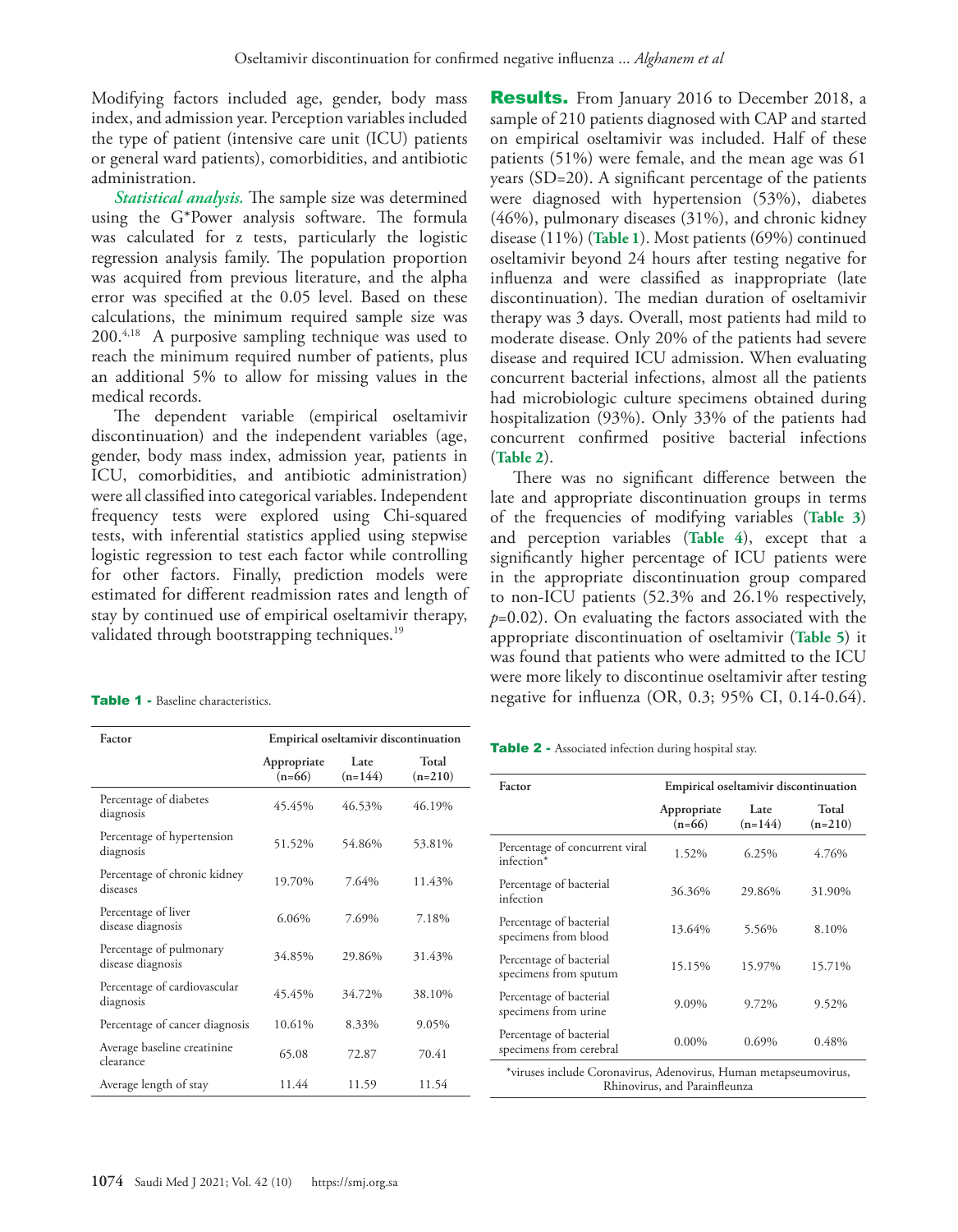| <b>Table 3 - Frequency of modifying factors.</b> |  |  |  |  |  |
|--------------------------------------------------|--|--|--|--|--|
|--------------------------------------------------|--|--|--|--|--|

| Factor                | Empirical oseltamivir discontinuation |                   |                    |         |
|-----------------------|---------------------------------------|-------------------|--------------------|---------|
|                       | Appropriate<br>$(n=66)$               | Late<br>$(n=144)$ | Total<br>$(n=210)$ | P-value |
| Age                   |                                       |                   |                    |         |
| >65                   | 34(32.1)                              | 72 (67.9)         | 106                | 0.96    |
| >65                   | 32 (30.8)                             | 72 (69.2)         | 104                |         |
| Gender                |                                       |                   |                    |         |
| Male                  | 30(29.4)                              | 72 (70.6)         | 104                | 0.64    |
| Female                | 36 (33.3)                             | 72 (66.7)         | 108                |         |
| Body mass index       |                                       |                   |                    |         |
| Underweight           | 3(42.9)                               | 4(57.1)           | 7                  | 0.17    |
| Normal                | 15(23.1)                              | 50 (76.9)         | 65                 |         |
| Overweight &<br>obese | 48 (34.7)                             | 90(65.2)          | 138                |         |
| Admission year        |                                       |                   |                    |         |
| 2016-2017             | 38 (31.4)                             | 83 (68.6)         | 121                | 0.99    |
| 2018-2019             | 28 (31.4)                             | 61(68.5)          | 89                 |         |

#### Table 4 - Frequency of perception variables.

| Factor                                  | Empirical oseltamivir discontinuation |                                                      |                    |            |
|-----------------------------------------|---------------------------------------|------------------------------------------------------|--------------------|------------|
|                                         | Appropriate<br>$(n=66)$               | Late<br>$(n=144)$                                    | Total<br>$(n=210)$ | $P$ -value |
| <b>ICU</b> patients                     |                                       |                                                      |                    |            |
| Non-ICU                                 | 44(26.1)                              | 124 (73.8)                                           | 168                | 0.02       |
| ICU                                     | 22(52.3)                              | 20(47.6)                                             | 42                 |            |
| Concurrent antibiotic use               |                                       |                                                      |                    |            |
| No                                      | 5(38.4)                               | 8(61.5)                                              | 13                 | 0.55       |
| Yes                                     | 16(30.9)                              | 163(69.0)                                            | 197                |            |
| Charlson comorbidity index <sup>*</sup> |                                       |                                                      |                    |            |
| Average score                           | 2.88                                  | 2.5                                                  | 2.61               | 0.23       |
|                                         |                                       | ICU: Intensive care unit, *values presented in means |                    |            |

Other factors, such as age, gender, and year of admission were not significantly associated with appropriate discontinuation. The readmission rates were compared between the appropriate and late discontinuation groups (**Table 6**). There was no significant difference between the 2 groups in terms of 30-day (OR=0.67, 95% CI [0.28-1.59]), 60-day (OR=1.14, 95% CI [0.47-2.78]), and 90-day readmission rates (OR= 1.35, 95% CI [0.35-5.27] ). Moreover, no significant difference was noted between the 2 groups in terms of the mean length of stay (*p*=0.46).

**Discussion.** Our objective was to investigate the clinical outcomes associated with the timely discontinuation of oseltamivir, particularly when the influenza virus was not detected. We hypothesized that knowledge of negative influenza results would lead physicians to discontinue oseltamivir and positively impact patients' clinical outcomes. The study showed that the rate of timely empirical oseltamivir discontinuation among patients admitted with CAP after confirmed negative influenza was suboptimal (31%). The practice of timely de-escalation of antimicrobial therapy, including antivirals, is a critical part of an antimicrobial stewardship program to decrease the emergence of resistance and reduce the overall cost.<sup>20</sup> Pettit et al<sup>21</sup> reported a savings of approximately \$34.16 per patient when the mean time to discontinue oseltamivir was reduced. This cost-saving is expected to be much higher during influenza seasons when the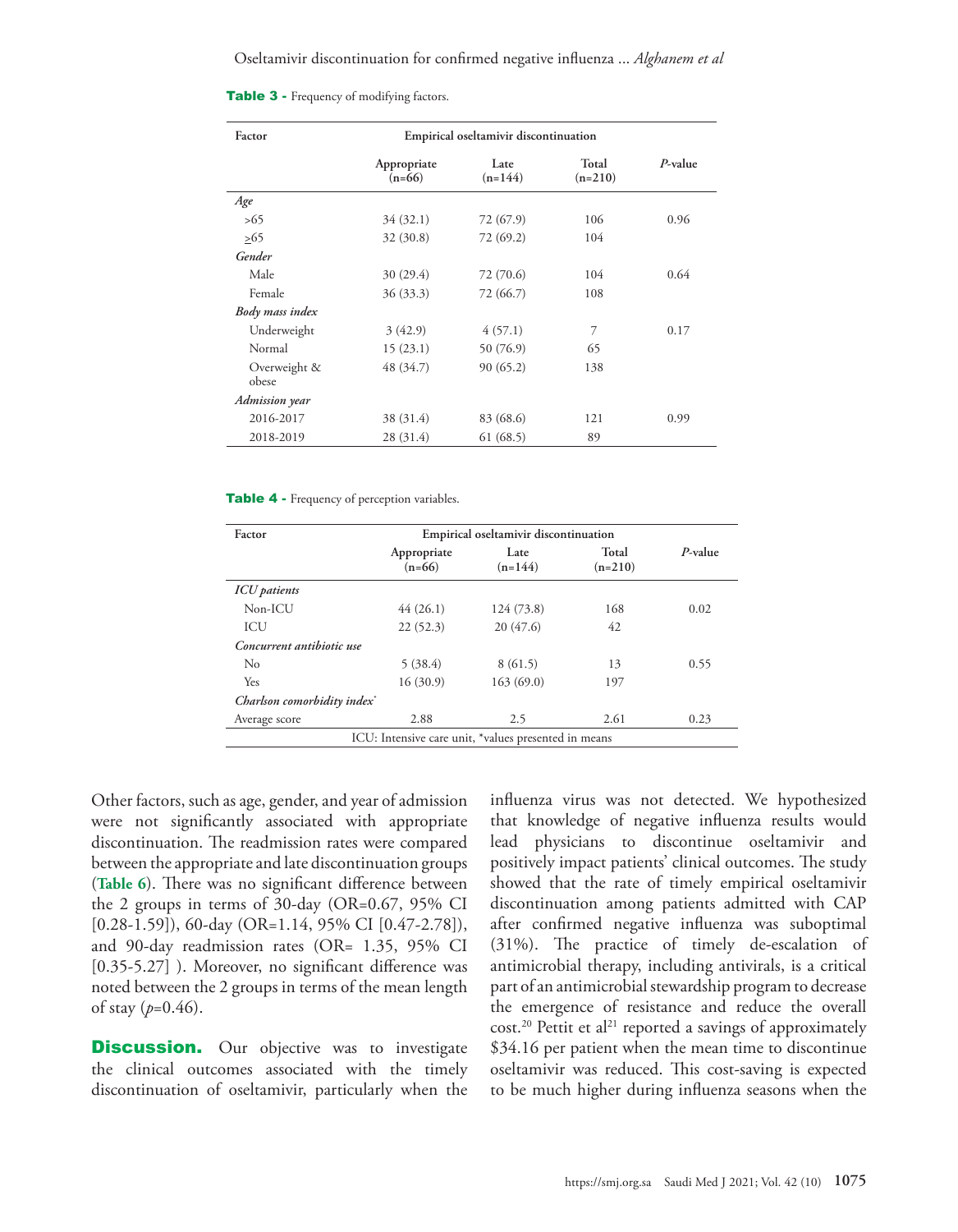use of antiviral oseltamivir is anticipated to be higher. Moreover, our study reported no additional benefits in readmission rates and hospital stay duration for patients who continued oseltamivir despite testing negative for influenza. This finding is similar to that of Bohan et al, $22$  who investigated the outcome of antibiotic de-escalation in patients with healthcare-associated pneumonia and found it to be a safe practice with no impact on the 30-day readmission rate. On the contrary, it was associated with a modest reduction in hospital length of stay[.22](#page-5-18) Other studies have reported a beneficial effect of de-escalation practice. Tabah et al<sup>23</sup> reported an association between reduction in mortality rates and

Table 5 - Logistic regression model predicting empirical oseltamivir discontinuation.

| Odds ratio estimates                               | Demographics and perception |               |  |  |
|----------------------------------------------------|-----------------------------|---------------|--|--|
|                                                    | Odds ratio<br>95% CI        |               |  |  |
| Age                                                |                             |               |  |  |
| >65                                                |                             | $0.59 - 2.22$ |  |  |
| >65                                                | 1.145                       |               |  |  |
| Gender                                             |                             |               |  |  |
| Male                                               |                             |               |  |  |
| Female                                             | 0.81                        | $0.43 - 1.53$ |  |  |
| Body mass index                                    |                             |               |  |  |
| Underweight                                        | 2.23                        | $0.40 - 13.1$ |  |  |
| Overweight and obese                               |                             |               |  |  |
| Normal                                             | 1.89                        | $0.90 - 3.97$ |  |  |
| Admission year                                     |                             |               |  |  |
| 2016-2017                                          |                             |               |  |  |
| 2018-2019                                          | 0.88                        | $0.46 - 1.68$ |  |  |
| ICU patients*                                      |                             |               |  |  |
| Yes                                                |                             |               |  |  |
| No                                                 | 0.30                        | $0.14 - 0.64$ |  |  |
| Antibiotic use                                     |                             |               |  |  |
| No                                                 |                             |               |  |  |
| Yes                                                | 1.29                        | $0.34 - 4.94$ |  |  |
| Charlson comorbidity                               | 1.16                        | $0.96 - 1.42$ |  |  |
| *Significant at $p$ 0.05. ICU: intensive care unit |                             |               |  |  |

de-escalation of antibiotics, particularly in critically ill patients diagnosed with pneumonia. Notably, Bohan et al<sup>[22](#page-5-18)</sup> and Tabah et al<sup>[23](#page-5-19)</sup> studied antimicrobial agents in general, whereas our study explored patients empirically treated with oseltamivir.

One of our study observations that warrants further discussion is that ICU patients were more likely to have empirical oseltamivir discontinued after testing negative for influenza, which might be explained by the high level of care provided in this kind of setting. When testing the overall theoretical framework, perception factors had a greater impact on explaining the oseltamivir discontinuation predictive model, which could indicate that clinicians tend to follow guidelines more rigorously when treating patients with worse conditions. This result demonstrates that acute condition management is prone to similar trends highlighted with chronic conditions, where healthcare professionals adhere to guidelines predominantly with patients in worse conditions.<sup>24</sup> One explanation for the late discontinuation could be the clinical suspicion of influenza, especially during peak influenza activity in the community, as influenza PCR testing is nearly 50% - 70% sensitive for detecting influenza and approximately greater than 90% specific.<sup>[25](#page-5-21),[26](#page-5-22)</sup> However, as observed in our study, extending the antiviral duration after negative results did not result in any further benefit.

*Study limitations.* Our findings have important implications for antimicrobial stewardship programs. Appropriate oseltamivir discontinuation did not negatively affect patients' clinical outcomes. In contrast, it might carry possible benefits, such as decreasing the emergence of resistance, cost reduction, and appropriate utilization of health care resources. This study's limitations include its retrospective design and its reliance on documented medical records for data collection, including the diagnosis of pneumonia and the length of stay at the ICU, which might have affected our results. Moreover, the oseltamivir discontinuation rate was measured at a single institution, and the results might not apply to other institutions. However, the study adds to the limited literature, shedding light on

Table 6 - Predicting readmission rate and length of stay by continued empirical oseltamivir treatment.

| Predictor                                | 30-day readmission              | 60-day readmission              | 90-day readmission              | Length of stay            |
|------------------------------------------|---------------------------------|---------------------------------|---------------------------------|---------------------------|
|                                          | Estimate<br>$(95\% \text{ CI})$ | Estimate<br>$(95\% \text{ CI})$ | Estimate<br>$(95\% \text{ CI})$ | Estimate*<br>$(p$ -value) |
| Empirical oseltamivir<br>discontinuation | $0.67(0.28 - 1.59)$             | $1.14(0.47 - 2.78)$             | $1.35(0.35 - 5.27)$             | 0.75(0.46)                |
|                                          |                                 | *presented as mean              |                                 |                           |